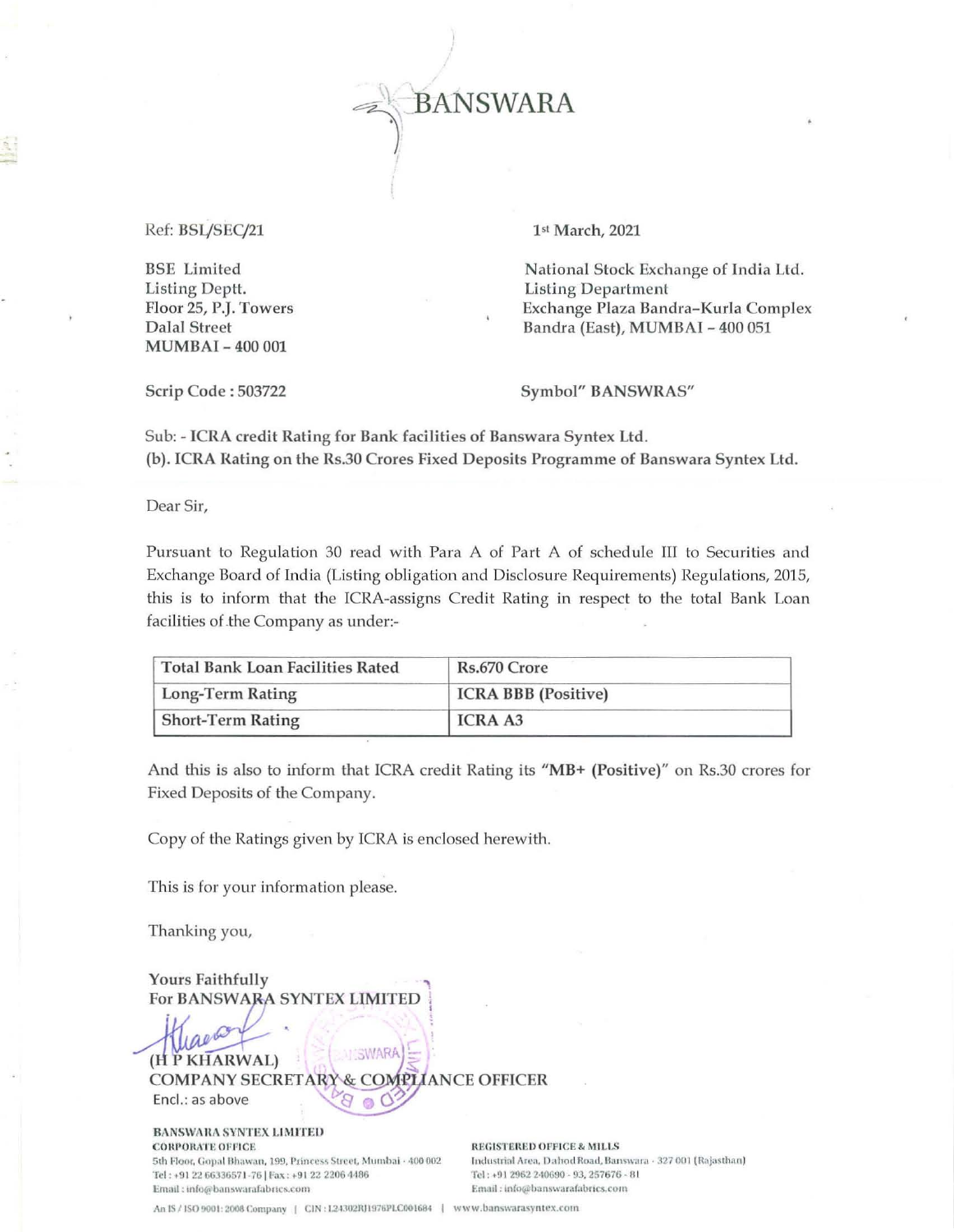

#### Ref: MUM/20-21/3302

Date: February 26, 2021

Mr. Shankar Lal Agarwal Vice President - Finance and Accounts Banswara Syrucx Limited lndustrial Area. Dahod Road. Banswarn - 32700 I Rajasthan

Dear Sir,

#### Re: Surveillance of ICRA-assigned Credit Rating for Rs. 670 crore Bank Facilities of Banswara Syutcx Limited

Please refer to the Rating Agreement dated June 19, 2019 executed between ICRA Limited ("ICRA") and your company, whereby, ICRA is required to review its ratings, on an annual basis, or as and when the circumstances so warrant. Based on a review of the latest developments, the Rating Committee of ICRA, after due consideration has retained the long-term rating at [ICRA]BBB- (pronounced ICRA triple B minus) ("Rating"). 'The Rating Committee of lCRA, after due consideration has also retained the short-term rating at  $[ICRA]A3$  (pronounced  $ICRA$  A three) ("Rating"). The outlook on the longterm rating has been revised to Positive from Stable. Instruments with [ICRA]BBB- rating indicate a moderate degree of safety.

The aforesaid ratings will be due for surveillance anytime before August 22, 2021.

In any of your publicity material or other document wherever you are using the above rating, it should be stated as [ICRA]BBB-(Positive)/[ICRA]A3.

The Ratings are specific to the terms and conditions of the LOC as indicated to us by you, and any change in the terms or size of the same would require a review ofthe Ratings by us. In case there is any change in the terms and conditions or the size ofthe rated L.OC, the same must be brought to our notice before the LOC is used by you, In the event such changes occur after the Ratings have been assigned by us and their usc has been confirmed by you, the Ratings would be subject to our review, following which there could be a change in the Ratings previously assigned. Notwithstanding the foregoing, any change in the over-all limit of the LOC from that specified in the first paragraph of this letter would constitute an enhancement that would not be covered by or under the said Rating Agreement.

lC'RA reserves the right to review and/or, revise the above Ratings at any time on the basis of new information becoming available, or the required information not being available, or other circumstances that ICRA believes could have an impact on the Ratings assigned.

FMC Fortuna, A-10 & 11, 3<sup>rd</sup> Floor '101 : +91.33.71501100<br>
234/3A, A.J.C. Bose Road '101 : 174999DL1991PLC 234/3A, AJ. (23 File of Cincinness Canada City of Cincinness City of City of City of City of City of City of C<br>234/3A, A.J.C. Bose Road City of City : L74999DL1991PLC042749 Email: info@icraindia.com<br>234/3A, A.J.C. Bose Roa Helpdesk : +91,124,3341580 Flegislered Office : 1105, Kailash Building, 11<sup>a</sup> Floor, 26 Kasturba Gandhi Marg, New Delhi - 110001. Tel. : +91.11.23357940-45 HATING · RESEARCH · INFORMATION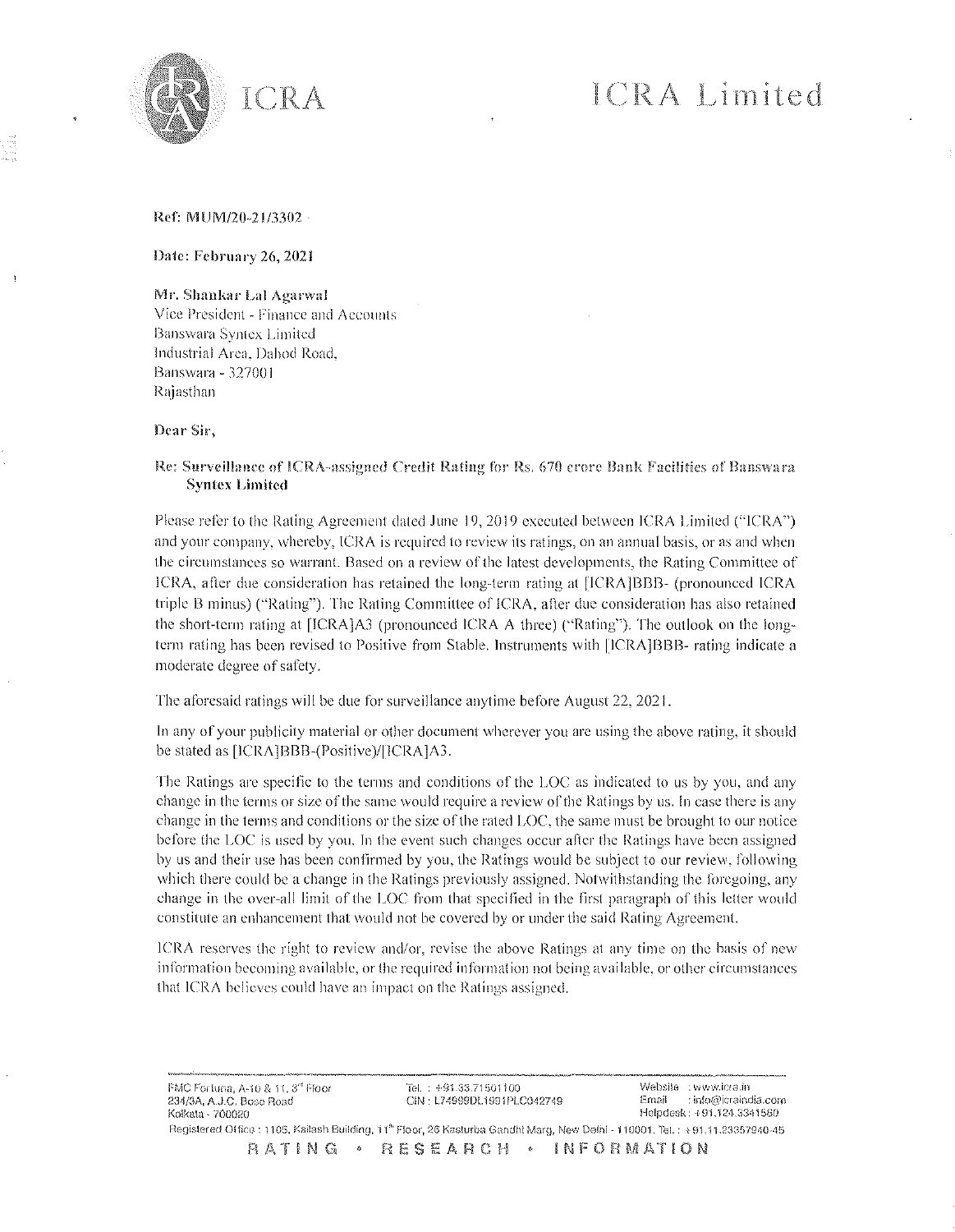

The Rating(s) assigned must be understood solely as an opinion and should not be treated, or cause to be treated, as recommendation to buy, sc!l, or hold the rated [lnsrrumcnt] availed/issued by your company.

You arc also requested to forthwith inform us about any default or delay in repayment of interest or principal amount of the instrument rated, as above, or any other debt instruments/ borrowing and keep us informed ofany other developments which may have a direct or indirect Impact onthe debt servicing capability of the company including any proposal for rc-schedulcmenr or postponement of the repayment programmes of the dues/ debts of the company with any lender(s)/investor(s). Further, you arc requested to inform us immediately as and when the borrowing limit for the instrument rated, as above, or as prescribed by the regulatory authority is exceeded.

We look forward to your communication and assure you of our best services.

With kind regards,

Yours sincerely,

For ICRA Limited

JAYANTA ROY 2021.02.2617:01 :36 ·105'30'

Mr. Jayanta Roy Senior Vice Presidentjayanta@icraindia.com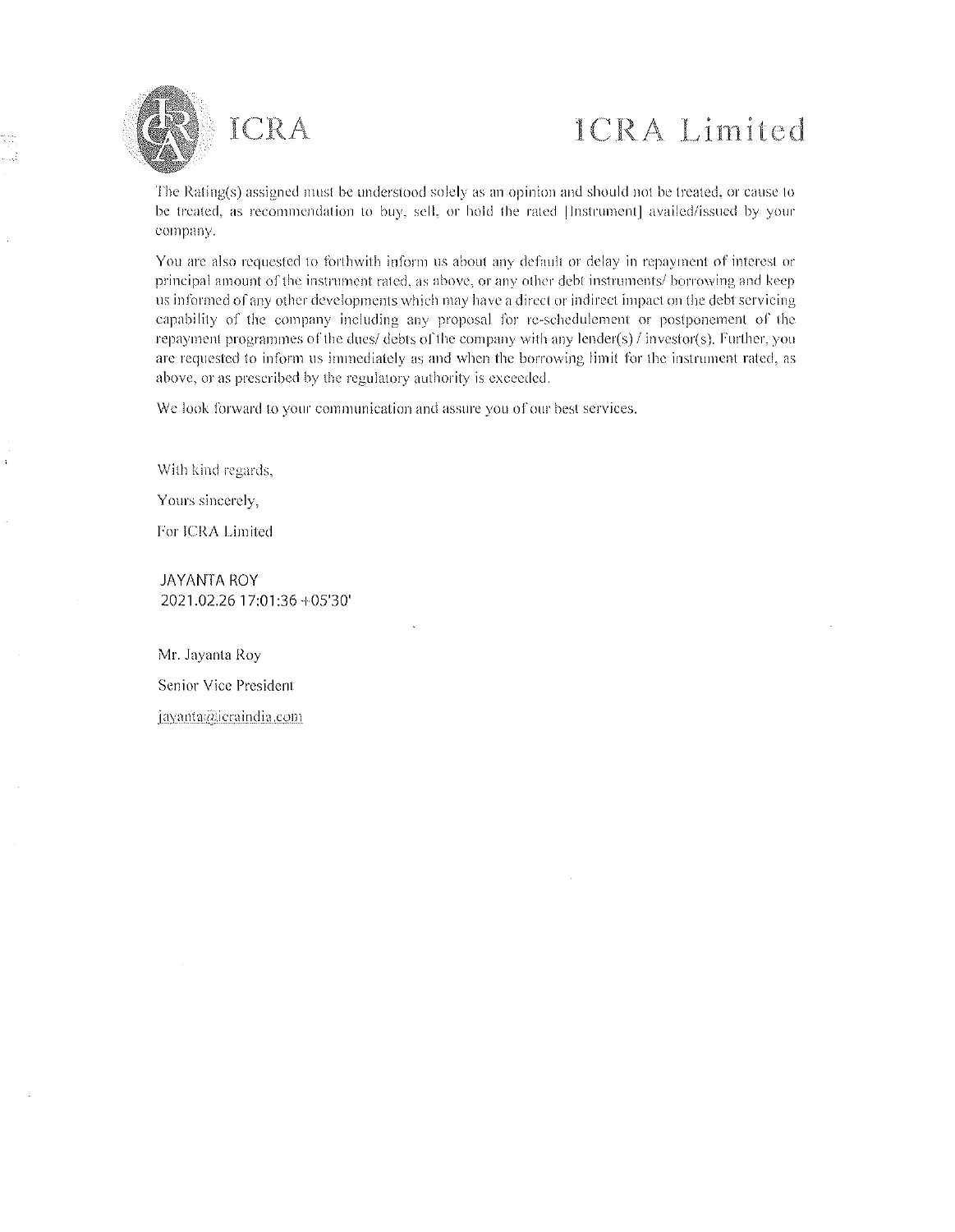

ICRA

#### Annexure

| [Details of Bank Limits Rated by]<br>ICRA (Rated on Long-Term)<br>Scale) | Amount<br>(Rs. crore) | Rating               | Rating Assigned on |
|--------------------------------------------------------------------------|-----------------------|----------------------|--------------------|
| Term Loans                                                               |                       |                      |                    |
| IIDBI                                                                    | 24.71                 | [ICRA]BBB-(Positive) | February 22, 2021  |
| IEXIM                                                                    | 16.43                 | [ICRA]BBB-(Positive) |                    |
| Punjab National Bank                                                     | 6.13                  | [ICRA]BBB-(Positive) |                    |
| Union Bank of India                                                      | 54.09                 | [ICRA]BBB-(Positive) |                    |
| Bank of Baroda                                                           | 25.74                 | [ICRA]BBB-(Positive) |                    |
| Sub-total                                                                | 127.10                |                      |                    |
| <b>Export/Domestic Credit Facility</b>                                   |                       |                      |                    |
| Punjab National Bank                                                     | 216.00                | [ICRA]BBB-(Positive) |                    |
| Union Bank of India                                                      | 72.00                 | [ICRA]BBB-(Positive) | February 22, 2021  |
| Bank of Baroda                                                           | 36.00                 | [ICRA]BBB-(Positive) |                    |
| Bank of India                                                            | 36.00                 | [ICRA]BBB-(Positive) |                    |
| Sub-total                                                                | 360.00                |                      |                    |
| Total                                                                    | 487.10                |                      |                    |

| Details of Bank Limits Rated by<br>ICRA (Rated on Short-Term)<br>Scale) | Amount<br>(Rs. crore) | Rating   | Rating Assigned on |
|-------------------------------------------------------------------------|-----------------------|----------|--------------------|
| Non-Fund Based Limits                                                   |                       |          |                    |
| Punjab National Bank                                                    | 46.RO                 | [ICRA]A3 |                    |
| Union Bank of India                                                     | 15.60                 | [ICRA]A3 |                    |
| Bank of Baroda                                                          | 7.80                  | [ICRA]A3 | February 22, 2021  |
| Bank of India                                                           | 7 80                  | HCRA1A3  |                    |
| Total                                                                   | 78 AA                 |          |                    |

| Details of Bank Limits Rated by<br>ICRA (Rated on Long-Term<br><b>Short-Term Scale</b> ) | Amount<br>(Rs. crore) | Rating                             | Rating Assigned on |
|------------------------------------------------------------------------------------------|-----------------------|------------------------------------|--------------------|
| <b>Unallocated Limits</b>                                                                | 104.90                | $[ICRA]BBB-(Positive)$<br>[ICRA]A3 | February 22, 2021  |
| Fotal                                                                                    | 104.90                |                                    |                    |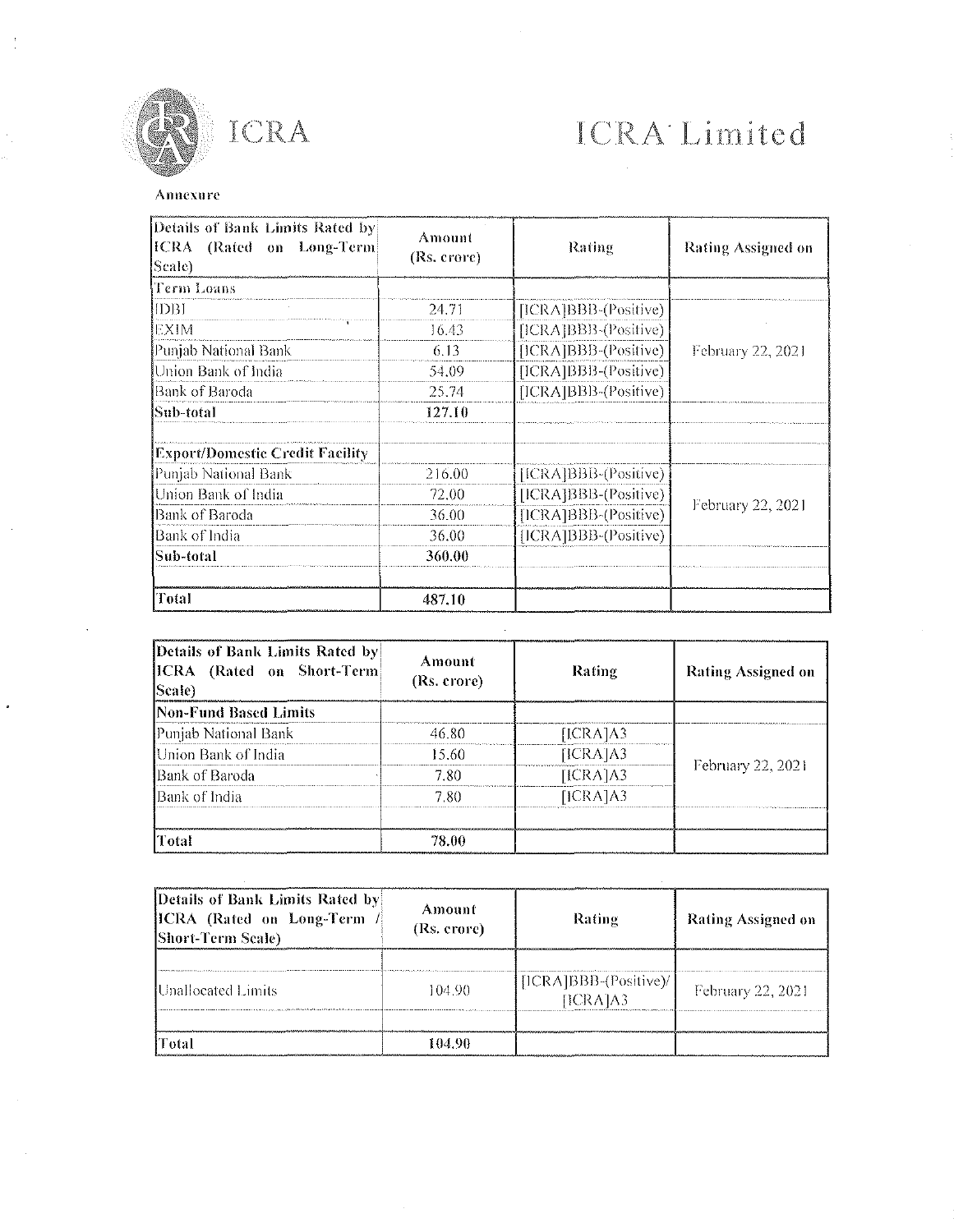

#### Ref: MUM/20-2l/3303

#### Date: February 26, 2021

Mr. Shankar La! Agarwa! Vice President - Finance and Accounts Banswara Syntex Limited Industrial Area, Dahod Road, Banswara - 32700 j Rajasthan

Dear Sir,

#### Re: ICRA - assigned Credit Rating for Rs. 30.00 crores Fixed Deposit Programme of Banswara Syntex Limited as per Annexure

Please refer to the Rating Agreement dated June 19, 2019 executed between ICRA Limited ("ICRA") and your company, whereby, lCRA is required to review its ratings, on an annual basis, or as and when the circumstances so warrant. Based on a review of the latest developments, the Rating Committee of ICRA, after due consideration has retained the medium-term rating at [ICRA]MB+ (pronounced ICRA M B plus) ("Rating"). The outlook on the medium-term rating has been revised to Positive from Stable.

The aforesaid ratings will be due for surveillance anytime before August 22, 2021.

In any of your publicity material or other document wherever you arc using the above rating, it should be stated as [ICRA]MB+(Positive).

The Ratings arc specific to the terms and conditions of the fixed deposit as indicated to us by you, and any change in the terms or size of the same would require a review of the Ratings by us. In case there is any change in the terms and conditions or the size of the rated fixed deposit, the same must be brought to our notice before the instrument is used by you. In the event such changes occur after the Ratings have been assigned by us and their use has been confirmed by you, the Ratings would be subject to our review, following which there could be a change in the Ratings previously assigned. Notwithstanding the foregoing, any change in the over-all limit of the rated instrument from that specified in the first paragraph ofthis letter would constitute an enhancement that would not be covered by or under the said Rating Agreement.

lCRA reserves the right to review and/or, revise the above Ratings at any time on the basis of new information becoming available, or the required information not being available, or other circumstances that ICRA believes could have an impact on the Ratings assigned.

The Rating(s) assigned must be understood solely as an opinion and should not be treated, or cause to be treated, as recommendation to buy, sell, or hold the ratcd [Instrument] availed/issued by your company.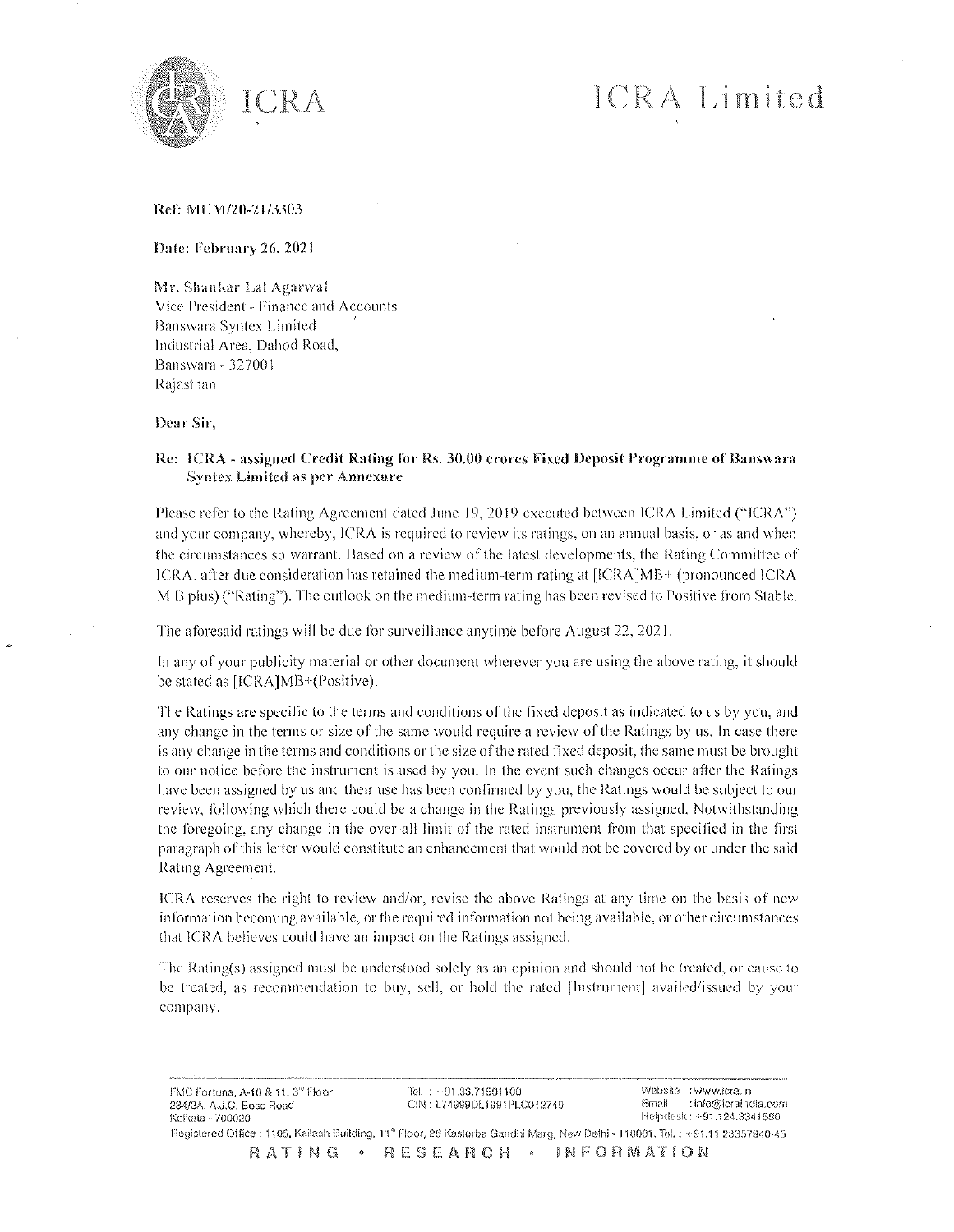

You arc also requested to forthwith inform us about any default or delay in repayment of interest or principal amount of the instrument rated, as above, or any other debt instruments/ borrowing and keep us informed of any other developments which may have a direct or indirect impact on the debt servicing capability of the company including any proposal for re-schedulement or postponement of the repayment programmes of the dues/ debts of the company with any lender(s) / investor(s). Further, you arc requested to inform us immediately as and when the borrowing limit for the instrument rated, as above, or as prescribed by the regulatory authority is exceeded.

We look forward to your communication and assure you of our best services.

With kind regards,

Yours sincerely,

For ICRA Limited

### JAYANTA ROY 2021.02.26 18:44:07 +05'30'

Mr. Jayanra Roy Senior Vice Presidentjavanta@icraindia.com